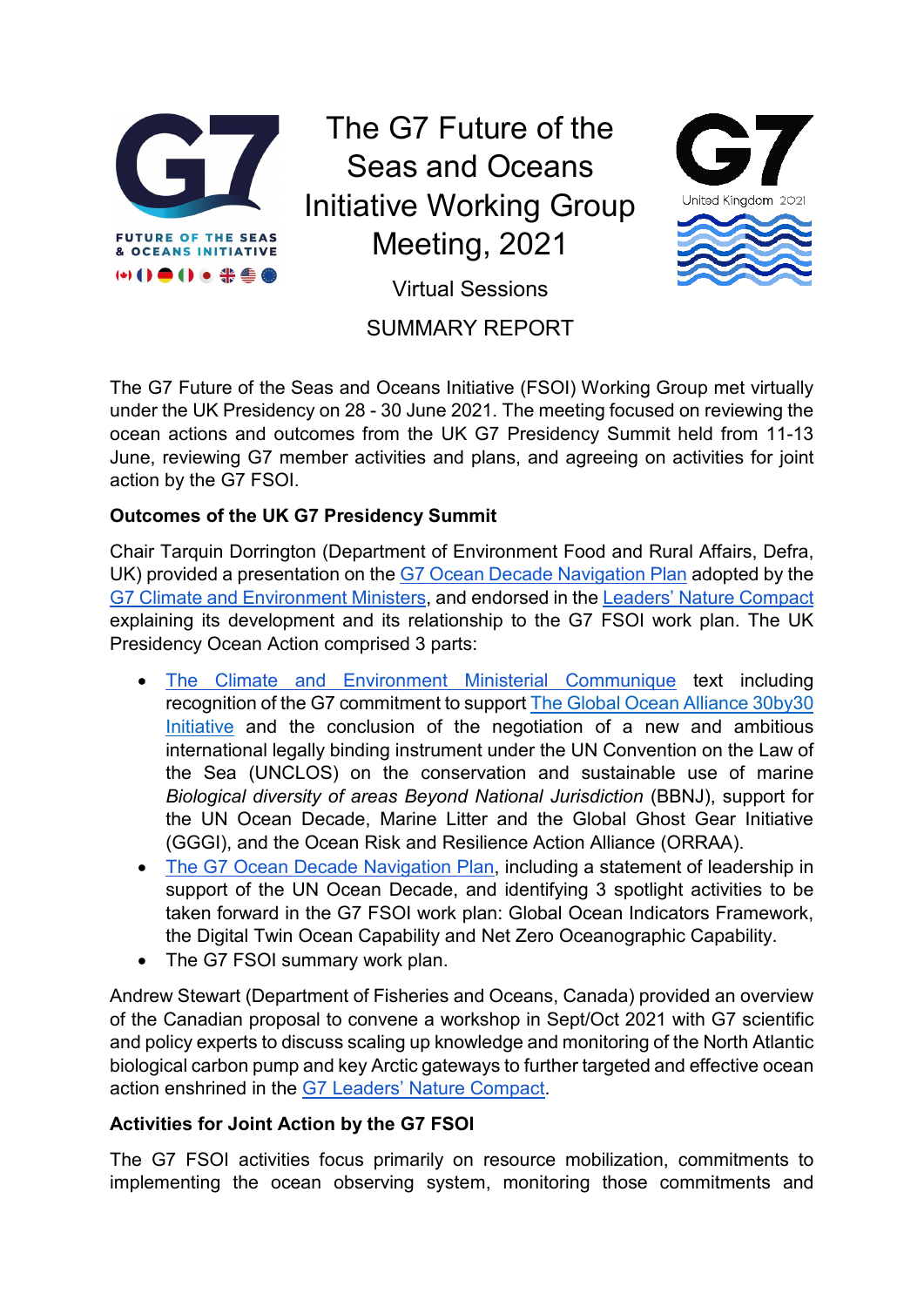aligning them across the G7, linking science to policy, and translating 'knowledge to action'. The G7 FSOI will also work to craft the science-to-policy narrative with a G7 label that can be used by nations to mobilize resources. The G7 FSOI will consider developing policy briefs as part of the G7 Ocean Decade Navigation Plan to explicitly describe the actions (e.g., observations, resources, coordination) needed to implement priority Ocean Decade Programmes.

The Working Group approved the following activities:

*Resource Strategy Groups* that bring together the G7 FSOI government agency and ministry representatives and the observing network mission teams or GOOS governance groups to identify joint priorities for coordinated investment and implementation.

*BGC-Argo Array* – Continued support for the implementation of a Global Biogeochemical Argo Array by 2030 is a G7 FSOI priority; maintaining a watch on implementing commitments, evolving the system for global coverage and the full suite of sensors, and strengthening the global partnerships required to complete and sustain the array.

*Governance, Funding and Coordination Structures* – Strengthening the sustained ocean observing system is central to the goals of the FSOI. The G7 FSOI will bring together experts, funders and policy makers to address the complex issues of observing system governance, funding and coordination required for sustained ocean observations in a way that is tractable with a smaller group of nations while consulting and engaging the broader ocean observing community in consultation with GOOS, drawing on international best practices through e.g. the Group of Senior Officials for Global Research Infrastructure (GSO GRI) and the GOOS Governance Task Team.

*Net Zero Ocean Capabilities* – Recognizing the need to incrementally move towards net zero carbon emissions, the G7 FSOI will bring together representatives and experts to focus on ways to optimize the observing system to deliver maximum benefit (information value) for investment, and horizon scanning for science needs and technological developments such as autonomous capabilities, ship and fuel technologies and data infrastructures.

**Digital Twin Ocean** – The G7 FSOI will bring together representatives and experts to evaluate the status of and needs for underpinning infrastructure and tools to support the realisation of Digital Twin Ocean capabilities in collaboration with and in support of the UN Ocean Decade Digital Twins of the Ocean (DITTO) programme.

*Scientific and technical support to GOOS Expert Panels or groups*, through the G7 FSOI Coordination Centre*,* to accelerate the development of observing network plans for G7 priorities and to facilitate the transition of these strategic plans into pilot networks or international mission teams.

*Global Ocean Indicators Framework* **–** Support the GOOS Expert Panels (lead: GOOS Physics and Climate Panel) to develop a global ocean monitoring